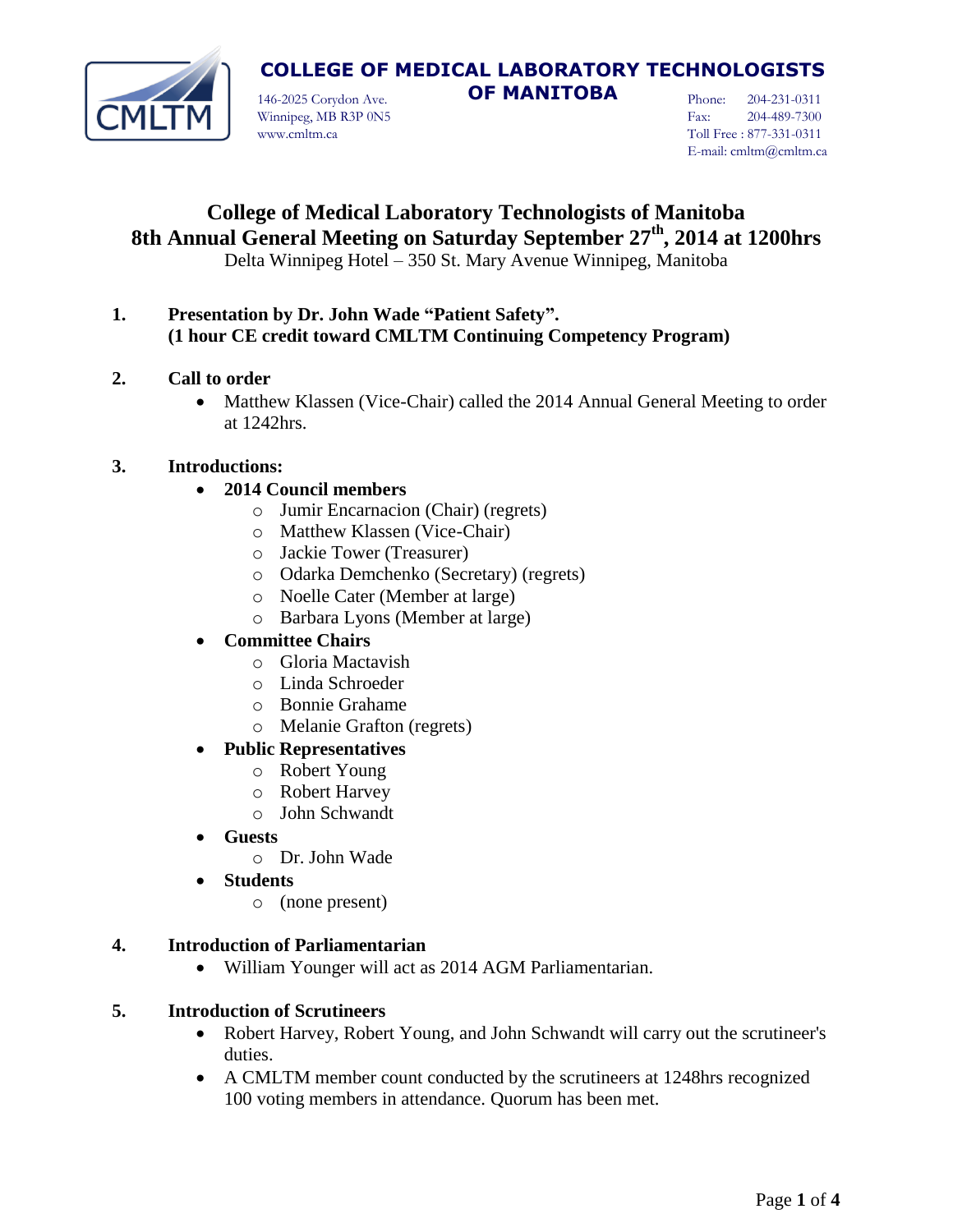

Winnipeg, MB R3P 0N5 www.cmltm.ca

Phone: 204-231-0311 Fax: 204-489-7300 Toll Free : 877-331-0311 E-mail: cmltm@cmltm.ca

## **6. Chair's Address**

• Matthew Klassen (Vice-Chair) addressed the membership.

## **7. 2013 Annual General Meeting Minutes (previously approved by Council)**

- 2013 AGM minutes presented for comments/questions.
- Amendment made to the spelling of Luis Martinez's name.
- **8. Questions regarding 2013 Annual Report (previously approved by Council) Motion 14:44** Jackie Tower/Nora Wiltshire
	- Be it moved that the 2013 CMLTM annual report be accepted as circulated. **CARRIED**

#### **9. Consideration of 2015 Budget (attachment)**

 Jackie Tower (Treasurer) reported and presented the 2015 CMLTM budget for approval.

**Motion 14:45** Jackie Tower/Tammy Toutant

 Be it moved that the proposed 2015 CMLTM budget be approved as circulated. **CARRIED**

#### **10. Appointment of Auditor**

#### **Motion 14:46** Noelle Cater/Erin Martin

 Be it moved that the PKBW Group Chartered Accountants & Business Advisors Inc. be appointed as the auditor for the 2014 CMTLM financial audit. **CARRIED** 

#### **11. Nomination Committee Report**

- Barbara Lyons announced that the Council has received nominations for the vacant positions. Ballots were sent out and 25% of the membership voted. The new members are as follows:
	- o Brad Collignon Division 1
	- o Marijay Umali Division 1
	- o Sandra Brooks Division 2 (appointed by Council)

 **Motion 14:47** Barb Lyons/Jackie Tower

 Be it moved that Nomination report and election results be accepted as presented. Further be it moved that the ballots from the 2014 election be destroyed. **CARRIED** 

# **12. Legislation Changes - The Regulated Health Professions Act (Update)**

- Adam Chrobak reported the update on The Regulated Health Professions Act.
- Charissa Todd Cost of paper fees printing of online submitted portfolios.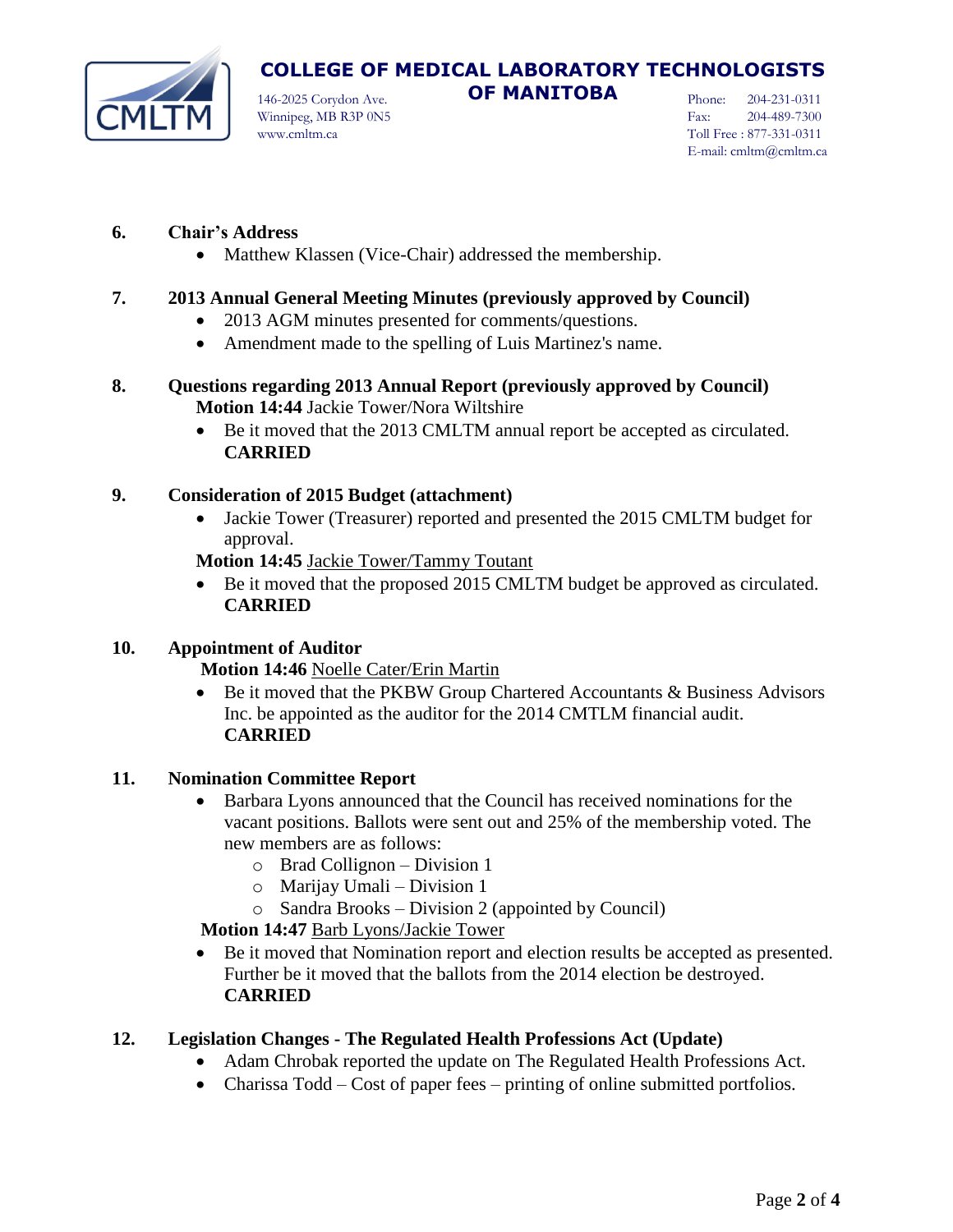

**COLLEGE OF MEDICAL LABORATORY TECHNOLOGISTS**  146-2025 Corydon Ave. **OF MANITOBA**

Winnipeg, MB R3P 0N5 www.cmltm.ca

Phone: 204-231-0311 Fax: 204-489-7300 Toll Free : 877-331-0311 E-mail: cmltm@cmltm.ca

Adam Chrobak explained the process of currently printing in office while we are phasing into only electronic communication.

- Charissa Todd Have the glitches with the online submission forms been fixed? Adam Chrobak said that all glitches have been fixed to his knowledge. The problems with the self-assessment were affected during an upgrade and the report has since been fixed.
- Noelle Cater What is the percentage of people submitting Professional Portfolios online?

Adam Chrobak explained that we ask for roughly 70-75 people to submit their portfolio for audit, approximately 2-3 people submit their portfolio online.

 Dr. Paul Conyette – Elaborate on notion of the college owning its own building, renting to other colleges, and minimum square footage.

Adam Chrobak explained that Council felt that it was time to reinvest in our own mortgage instead of paying rent for office space. Current office space is insufficient for CMLTM's needs. Currently CMLTM is looking for a building between 3,000-5,000 square feet with a plan to rent out extra space to other health profession regulators. Meeting rooms would be shared between all tenants based on a schedule.

- Tricia VanDenakker College of Physicians and Surgeons no longer own their own building and have moved to renting again. Do you know why? Adam Chrobak does not have that information.
- Beverley Wynne (Stonewall) Agrees with that CMLTM should own its own building. Would like an overview on the medical laboratory assistants (MLAs) becoming regulated. When and what are their requirements? What will be the process? When they join us, will the fees go down for CMLTM? Will they pay as much as we do?

Adam Chrobak explained that it will take some work to have the MLAs regulated and whether or not they will be included under CMLTM. It will be up to the MLAs if and how they will be regulated (starting their own college or being part of CMLTM). No one is in charge of the MLAs. It is currently just their employers. We are trying to figure out how to explain to MLAs that it is in their best interest to be regulated. Their qualifications would be determined if/when they are regulated. Council feels that MLA regulation requirements should mimic MLT regulations (education, certification exams and continuing competency). The fees for MLAs would need to be determined later and Council does not feel that CMLTM fees would decrease if MLAs were under CMLTM.

• Dhruvishaben Patel – As you are going to increase fees in 2016, can we get benefits for Continuing Education (CE) from the College?

Adam explained that CE activities are a part of associations like CSMLS and MAMLS. CMLTM is about regulating our profession. It would almost